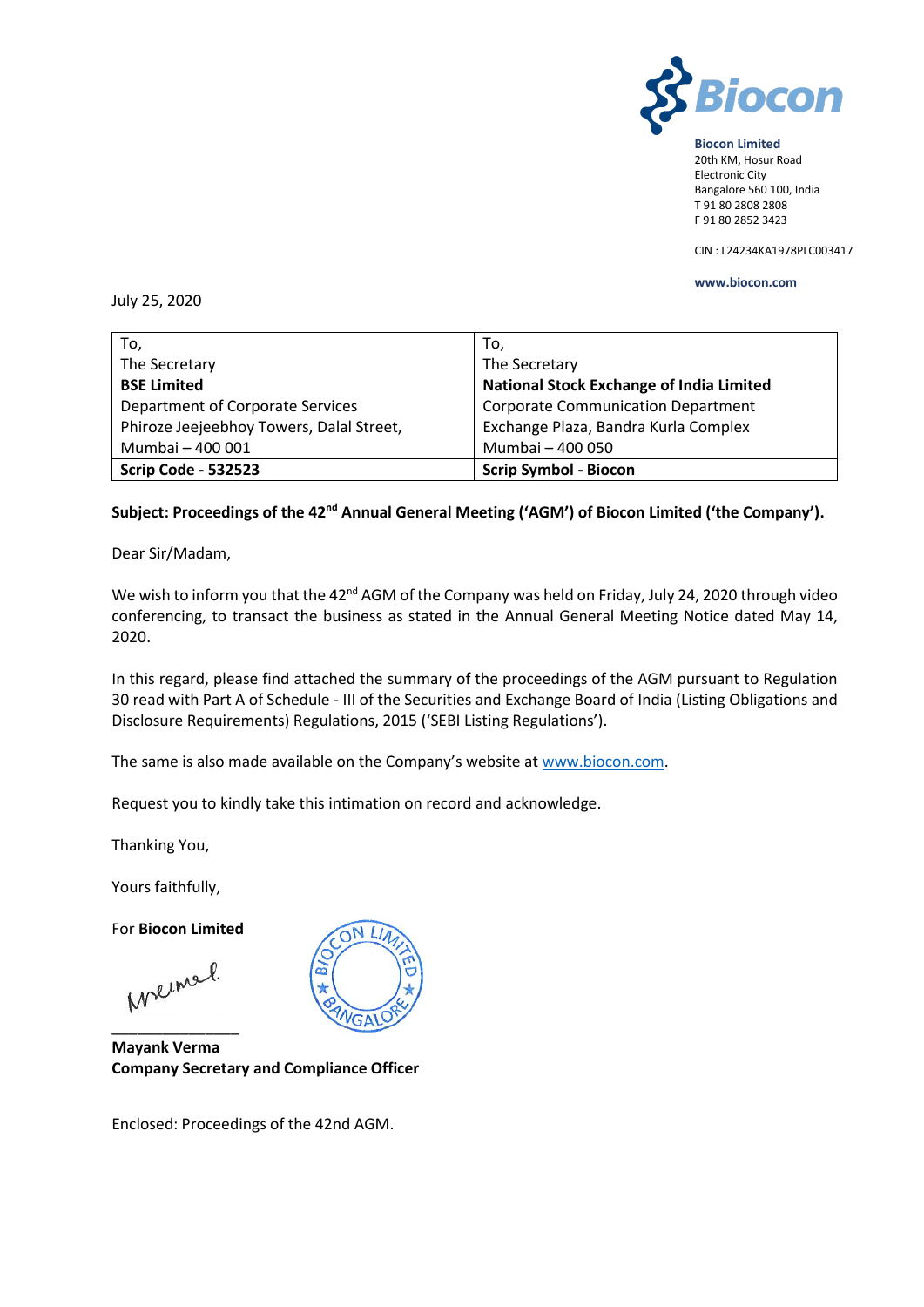

# **PROCEEDINGS OF THE 42nd ANNUAL GENERAL MEETING ('AGM') OF BIOCON LIMITED HELD ON FRIDAY, JULY 24, 2020 AT 3:30 PM IST THROUGH VIDEO CONFERENCING / OTHER AUDIO-VISUAL MEANS.**

In view of continuing COVID-19 pandemic, the 42<sup>nd</sup> AGM of the Biocon Limited ('the Company') was held on Friday, July 24, 2020 at 3:30 PM IST through video conferencing ('VC') or other audio-visual means (OAVM), in compliance with the applicable provision of the Companies Act, 2013, General Circular No. 14/2020 dated April 8, 2020, Circular No.17/2020 dated April 13, 2020 and Circular No. 20/2020 dated May 5, 2020, issued by Ministry of Corporate Affairs ('MCA'). The deemed venue for the meeting was registered office of the Company at 20th KM, Hosur Road, Bengaluru, 560 100, Karnataka, India.

### **MEMBERS' PRESENT**

109 Members were present at the meeting through video conferencing or other audio visual means.

| <b>S. No.</b> | <b>Name of the Director</b> | <b>Designation</b>                                              | <b>Location for VC</b>       |
|---------------|-----------------------------|-----------------------------------------------------------------|------------------------------|
| 1             | Ms. Kiran Mazumdar Shaw     | <b>Executive Chairperson</b>                                    |                              |
| $\mathcal{P}$ | Mr. Siddharth Mittal        | Managing Director and CEO                                       | Biocon Campus,               |
| 3             | Mr. John Shaw               | Chairperson<br>Non-<br>and<br>Vice<br><b>Executive Director</b> | Bengaluru                    |
| 4             | Mr. Ravi Rasendra Mazumdar  | Non-Executive Director                                          | Paris, France                |
| 5             | Dr. Vijay Kuchroo           | Independent Director                                            | Massachusetts,<br><b>USA</b> |
| 6             | Mr. Meleveetil Damodaran    | Independent Director                                            | New Delhi, India             |
| 7             | Ms. Mary Harney             | Independent Director                                            | Dublin, Ireland              |
| 8             | Mr. Bobby Parikh            | Independent Director                                            | Mumbai, India                |

### **DIRECTORS PRESENT THROUGH VIDEO CONFERENCING:**

#### **KEY MANAGERIAL PERSONNEL (KMP):**

| S. No.   Name of the KMP | <b>Designation</b>        |           | Location for VC |        |         |
|--------------------------|---------------------------|-----------|-----------------|--------|---------|
| Mr. Mayank Verma         | Company                   | Secretary | and             | Biocon | Campus, |
|                          | <b>Compliance Officer</b> |           | Bengaluru       |        |         |

## **BY INVITATION:**

| S. No. | Name of the Officials      | <b>Designation</b>            | <b>Location for VC</b> |
|--------|----------------------------|-------------------------------|------------------------|
|        | Mr. Sampath Guha Thakurtha | Partner, B S R & Co. LLP,     |                        |
|        |                            | <b>Chartered Accountants,</b> | Bengaluru, India       |
|        |                            | <b>Statutory Auditors</b>     |                        |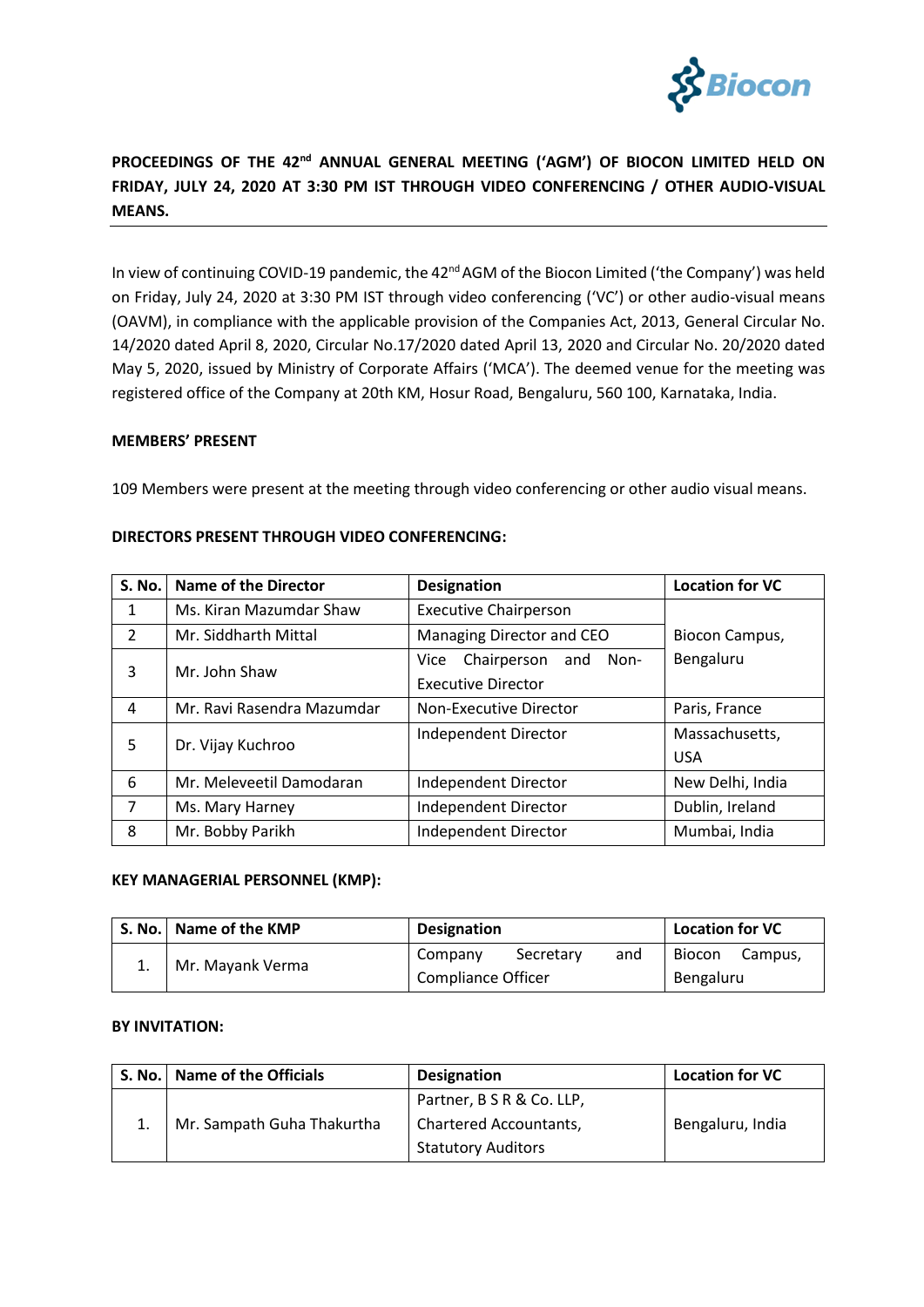

|  |                        | Sreedharan<br>Partner,<br>V<br>&                  |                  |
|--|------------------------|---------------------------------------------------|------------------|
|  | Mr. Pradeep B Kulkarni | Associates, Company Secretaries, Bengaluru, India |                  |
|  |                        | <b>Secretarial Auditors</b>                       |                  |
|  | Mr. V Sreedharan       | Practicing Company<br>Secretary,                  | Bengaluru, India |
|  |                        | Scrutinizer for e-voting                          |                  |

Ms. Kiran Mazumdar Shaw, Executive Chairperson of the Company welcomed all the members, Directors and other invitees to 42<sup>nd</sup> AGM of the Company. Before starting the proceedings of the meeting, the Chairperson introduced the Directors and Key Managerial Personnel present at the meeting. The Chairperson further informed that Mr. Daniel Bradbury, Independent Director of the Company, was not able to attend the meeting due to time zone difference. Mr. Bobby Parikh represented him on behalf of Stakeholders Relationship Committee.

This meeting was being held through video conference in accordance with the circular issued by the MCA and the SEBI. Due to the ongoing COVID-19 pandemic and for safety reasons, Directors/stakeholders were maintaining social distance, hence joined the meeting from their respective locations.

Participation of members through video conference was being reckoned for the purpose of quorum as per the circulars issued by MCA and Section 103 of the Companies Act, 2013. The requisite quorum was present through video conference to conduct the proceedings of the meeting and the Chairperson called the Meeting to order.

The Chairperson informed that Notice of the  $42<sup>nd</sup>$  AGM along with the copies of the audited accounts for the year ended March 31, 2020 together with the directors' and auditors' report have been emailed to all the members within the statutory time period. There were eight resolutions to be passed at the meeting and the Chairperson ordered a poll (Insta poll) on all the eight resolutions. The poll was concluded at the closure of the meeting.

The Chairperson requested Mr. V. Sreedharan, Practicing Company Secretary (Membership No. FCS 2347) who was appointed as the scrutinizer, to conduct the poll process in a fair and transparent manner and submit the scrutinizer's report.

The Chairperson requested Mr. Mayank Verma, Company Secretary, to provide general instructions to the members regarding participation in the meeting.

The Company Secretary informed the members that the 42<sup>nd</sup> Annual General Meeting was being held through video conference in accordance with the Companies Act, 2013 and circulars issued by the MCA and SEBI.

In compliances with the provisions of Section 108 of the Companies Act, 2013 and Rule 20 of the Companies (Management and Administration) Rules, 2014 and Regulation 44 of SEBI (Listing Obligations and Disclosure Requirements) Regulations, 2015, the Company had provided remote e-voting facility to all the members as on the cut-off date of July 17, 2020, to cast the votes on all resolutions as set forth in the AGM notice from Sunday, July 19, 2020 to Thursday, July 23, 2020 (both days inclusive). Further, members, who had not participated in remote e-voting process could still cast their vote on all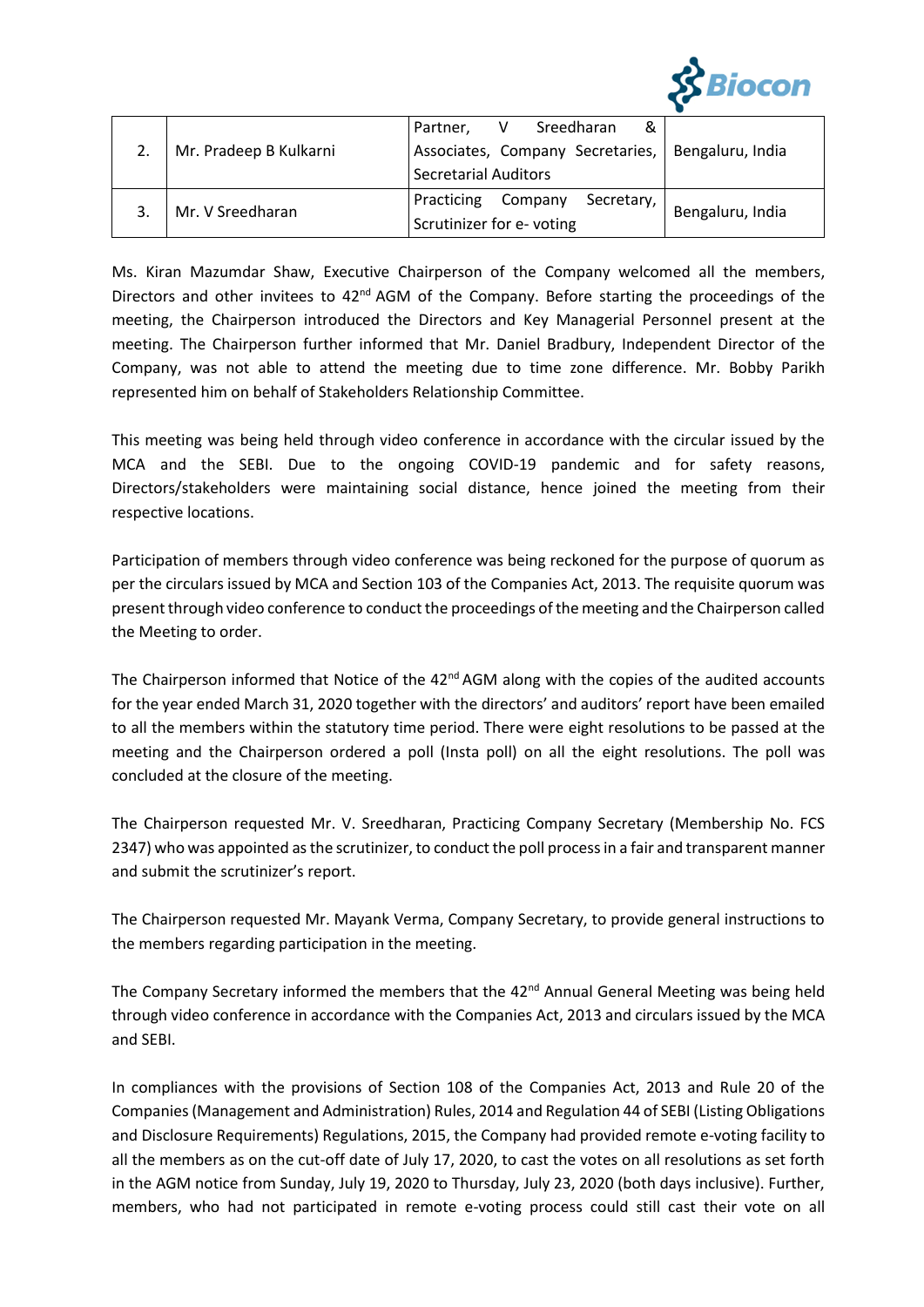

resolutions as set forth in the AGM notice through Insta-poll facility of KFin Technologies Private Limited as made available during the meeting.

The Company Secretary informed the members that the combined results of remote e-voting and Instapoll shall be intimated to the Stock Exchanges within 48 hours of conclusion of AGM and the same shall be made available on the Company's website and the website of Company's Registrar and Share Transfer Agents, KFin Technologies Private Limited.

The statutory registers and relevant documents, had been made available electronically for inspection by the members during the AGM. Members who wished to seek inspect such documents were informed through AGM notice to send their request a[t Co.secretary@biocon.com.](mailto:Co.secretary@biocon.com) As the meeting was being held through video conference, the facility for appointment of proxies by the members was not applicable and hence the proxy register for inspection was not available.

With the consent of the members present, the notice convening the 42<sup>nd</sup> AGM, Directors' Report of the Company and Auditors' Report for the financial year ended March 31, 2020 were taken as read.

The Company Secretary requested the Chairperson to address the members.

The Chairperson delivered her speech and made presentation on the Company's operational and financial performance of the Company for the financial year ended March 31, 2020.

The Company Secretary informed that the Company has received requests from a few members to register them as speakers at the meeting. Accordingly, the floor was made open for those members to ask questions or express their views. The moderator facilitated the session when the Chairperson opened the floor for discussion on all resolutions as set out in the AGM Notice and/or on the annual report for the financial year 2019-20. The Chairperson along with the management had clarified all the members' queries.

Thereafter, the following items of businesses, as per the Notice of AGM, were transacted and approved by the members at the meeting.

# **Ordinary Business:**

- 1. Adoption of the Audited Financial Statement (including audited consolidated financial statement) of the Company for the Financial Year ended March 31, 2020, and the reports of the Board of Directors and Auditors thereon;
- 2. Re-appointment of Mr. John Shaw (DIN: 00347250) who retires by rotation and being eligible, offers himself for re-appointment;

### **Special Business:**

- 3. Re-appointment of Ms. Kiran Mazumdar Shaw (DIN: 00347229) as an Executive Director (designated as "an Executive Chairperson") of the Company for a period of five years effective from April 1, 2020;
- 4. Appointment of Mr. Siddharth Mittal (DIN: 03230757) as Managing Director of the Company for a period of five years effective from December 1, 2019;